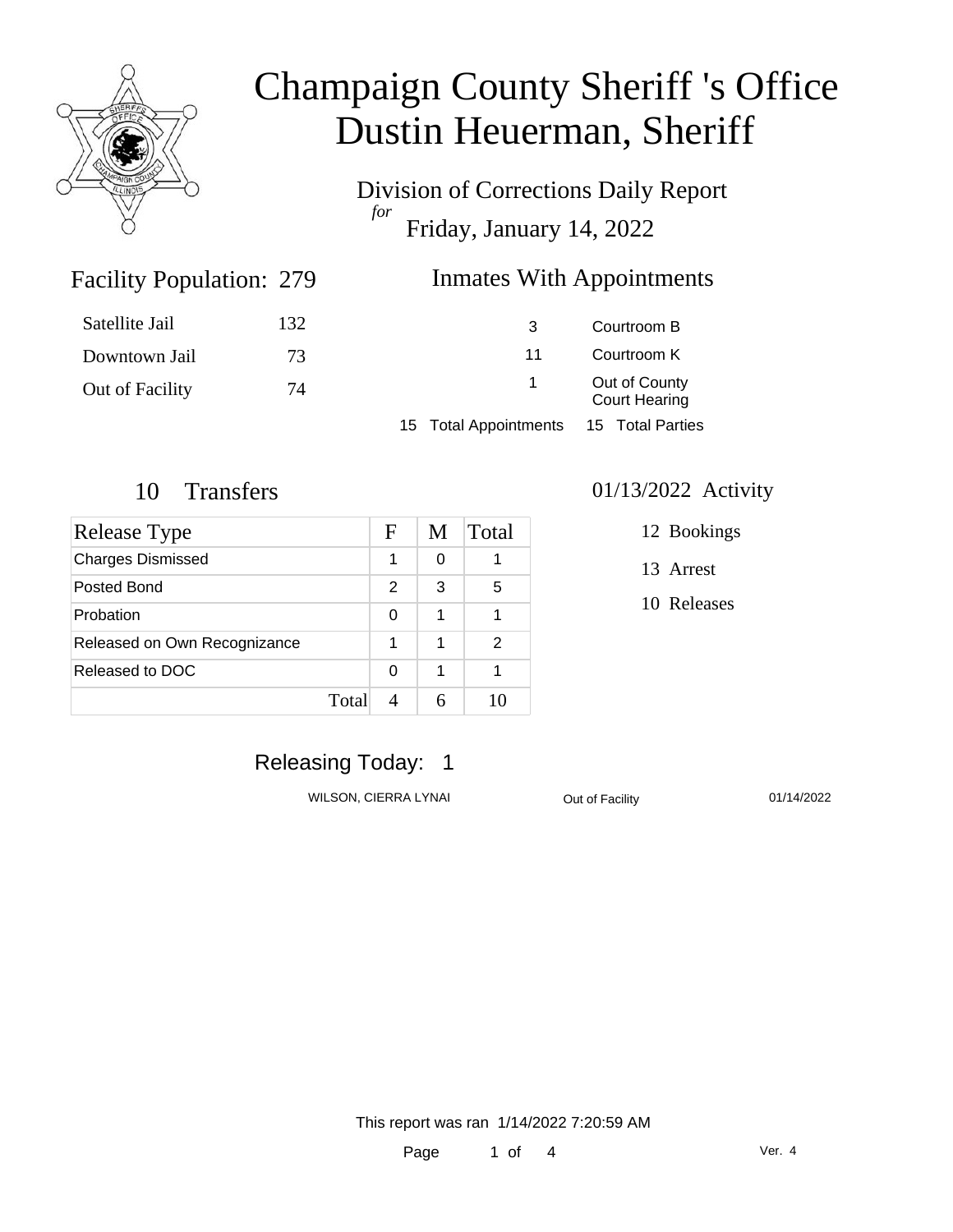

Division of Corrections Daily Report *for* Friday, January 14, 2022

| <b>Custody Status Count</b> |  |
|-----------------------------|--|
|-----------------------------|--|

- Direct Criminal Contempt 2
- Electronic Home Dentention 16
	- Felony Arraignment 8
	- Felony Pre-Sentence 8
		- Felony Pre-Trial 199
	- Felony Pre-Trial DUI 4
	- Felony Sentenced CCSO 4
	- Felony Sentenced IDOC 24
		- Hold Other 1
		- Misdemeanor Pre-Trial 3
- Misdemeanor Sentenced CCSO 2
	- Petition to Revoke 1
	- Remanded to DHS 4
	- Traffic Arraignment 1
	- Traffic Sentenced CCSO 2
		- Total 279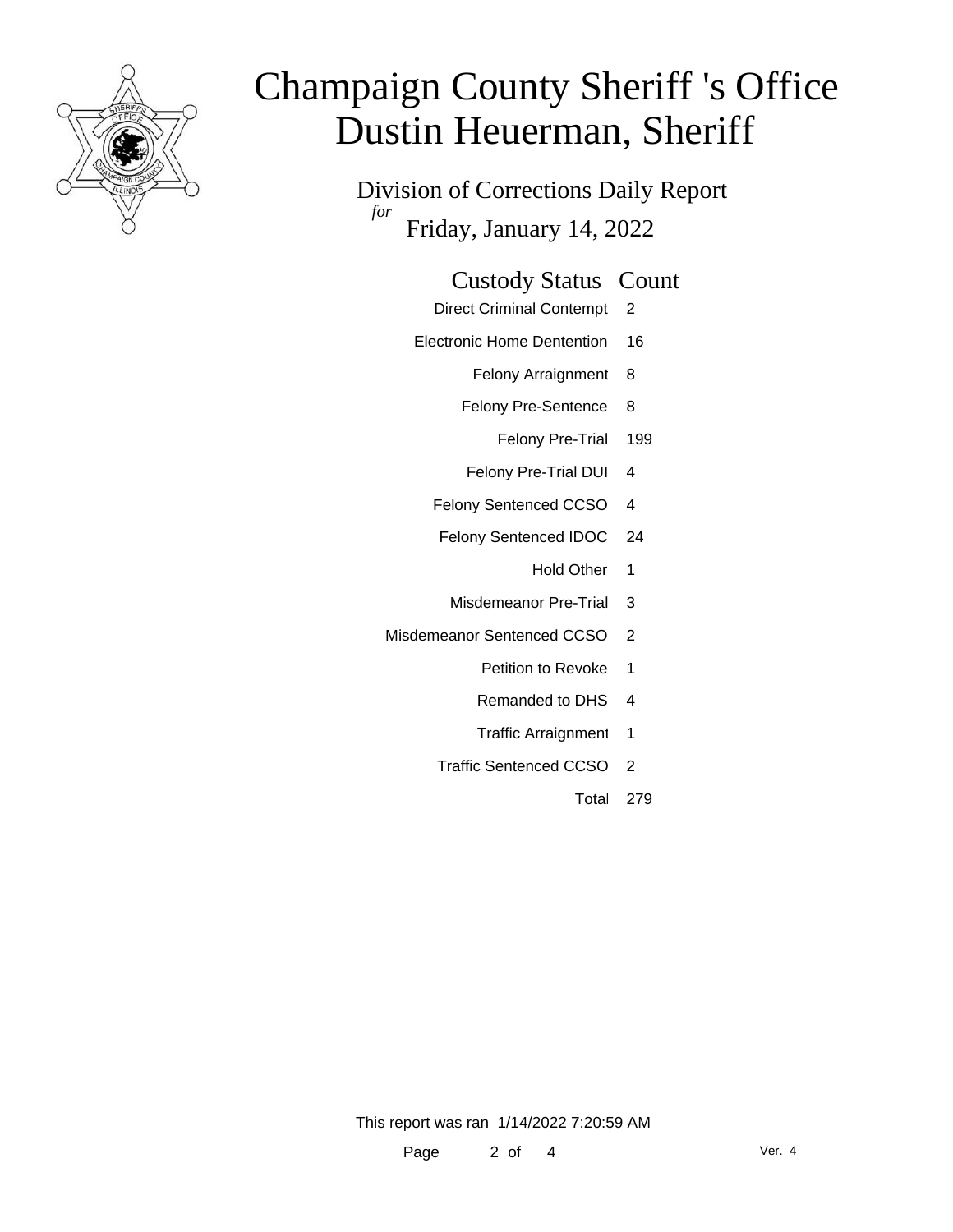

Division of Corrections Daily Report *for* Friday, January 14, 2022

### Inmates With Appointments

| Jailing Party Name              | Location                       | Number of Records / Node |
|---------------------------------|--------------------------------|--------------------------|
| BEASLEY, KEVIN CORY             | Courtroom K                    | 1 / Satellite Jail       |
| CLARK, BRYAN ASHLEY             | Courtroom K                    | 1 / Satellite Jail       |
| EMBEYA, CRISTAVI TSHOMBA        | Courtroom K                    | 1 / Satellite Jail       |
| FARMER, KAMERON TODD            | Courtroom K                    | 1 / Satellite Jail       |
| HERNANDEZ-LOPEZ, ERNESTO        | Courtroom K                    | 1 / Satellite Jail       |
| JOHNSON, IYONZI                 | Courtroom K                    | 1 / Satellite Jail       |
| MCCLENDON, CALVIN M             | Out of County Court<br>Hearing | 1 / Downtown Jail        |
| MILLER, D'ANDRE                 | Courtroom B                    | 1 / Out of Facility      |
| PICKENS, JOSEPH PARNELL         | Courtroom K                    | 1 / Satellite Jail       |
| SIMMONS, MICHAEL JAMAL          | Courtroom B                    | 1 / Out of Facility      |
| SLADE, STEVE RAY                | Courtroom K                    | 1 / Satellite Jail       |
| SMITH, COREY ADRIAN             | Courtroom K                    | 1 / Satellite Jail       |
| TAMAYO, JUAN                    | Courtroom K                    | 1 / Satellite Jail       |
| THOMAS, TRAVIS M                | Courtroom K                    | 1 / Satellite Jail       |
| <b>WILLIAMS, CALVIN TIMOTHY</b> | Courtroom B                    | 1 / Out of Facility      |
|                                 |                                |                          |

#### **Transfers**

| COLBERT, LAUROYSSA ADORA | Posted Bond                  | Satellite Jail  |
|--------------------------|------------------------------|-----------------|
| DAVIS, MARCUS ALLEN      | Posted Bond                  | Satellite Jail  |
| DAVIS, RISHA LACHIINA    | <b>Charges Dismissed</b>     | Satellite Jail  |
| HARRIS, MAURICE ANTHONY  | Probation                    | Satellite Jail  |
| HART, DAVEON LATTEEF     | Released to DOC              | Out of Facility |
| JOHNSON, COLE R          | Posted Bond                  | Satellite Jail  |
| MCLAUGHLIN, COLLIN JOHN  | Posted Bond                  | Satellite Jail  |
| NIBBE, RYAN ARRON        | Released on Own Recognizance | Satellite Jail  |
| REESE, LEA DANNETTE      | Released on Own Recognizance | Satellite Jail  |